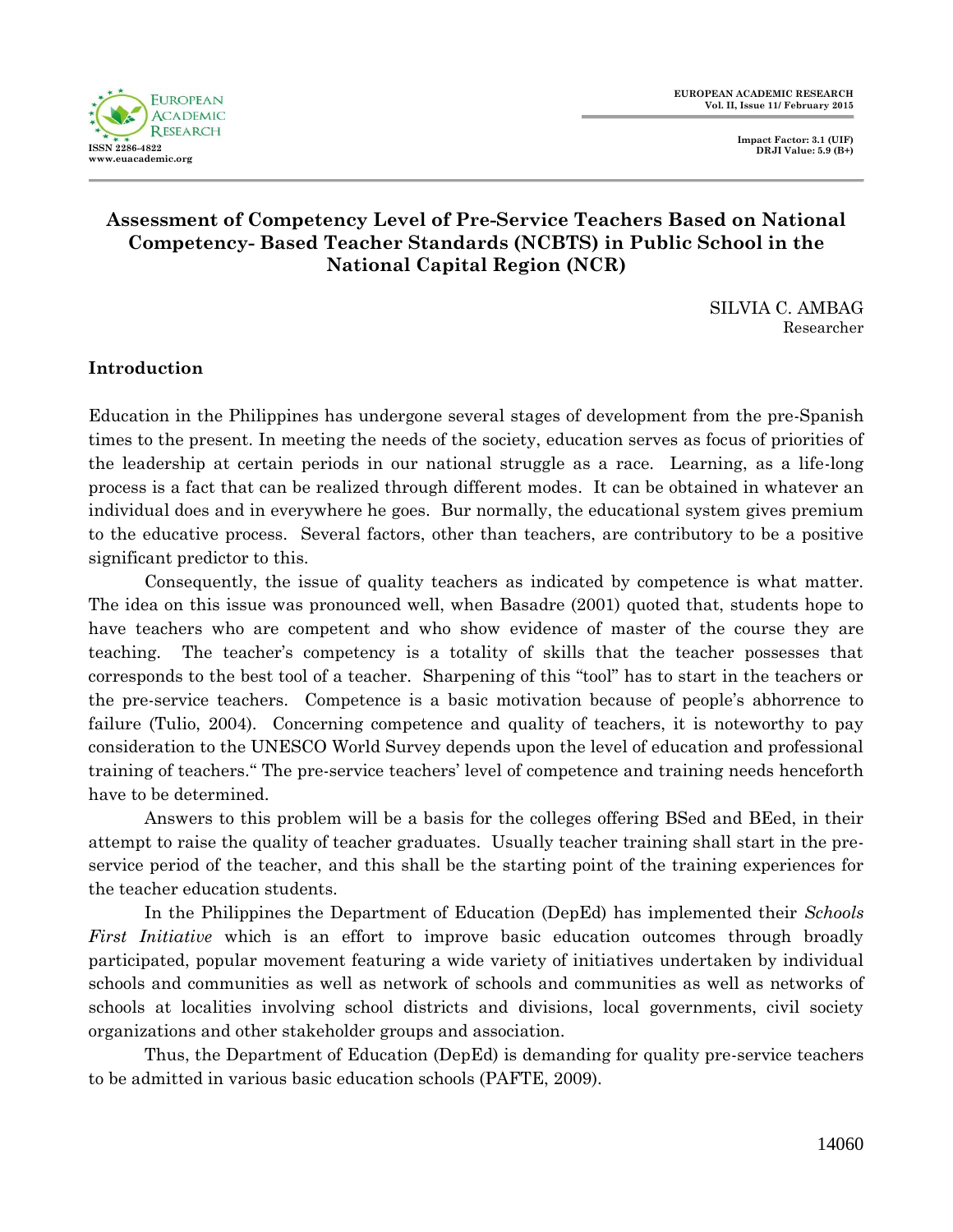Therefore, we need competent and professional teachers in the education institution. Teacher education has a significant impact on early career teachers' skills and their philosophies of teaching. In particular, constructivist teacher education has been shown to have a positive impact on pre-service teachers' perceptions of their own teaching competencies leading to increased confidence and also improved teaching practice within schools.

### **Background of the Study**

In the Philippines, Laboratory High Schools are attached to state universities and colleges (SUCs) to serve as laboratory classes for their teacher education programme. Laboratory schools serve its purpose as a training ground of practice teachers under the guidance of critic teachers.

It is stated in Article 1 Section 1 of Republic Act 7722, that quality pre-service teacher education is a key factor in quality Philippine education. Hence, it is utmost important that the highest standards are set in defining the objective, components and successes of the pre-service teacher education curriculum

As an urgent response to the challenges posted in RA 7722, teacher education curriculum was revised, school year 2004-2005 pursuant to CHED Memorandum order No. 30, s. 2004 or the Revised Policies and Standards for Undergraduate Teacher Education."

Significant changes in the new curriculum include the design of professional education courses in a way that the theoretical, methodological and experiential components of the curriculum are integrated with each other (De leon, 2010).

One of the actions that the DepEd undertook to realize such reform thrust is the introduction of a framework for competency – based standards for teachers. This framework will be a basis for assessing new teachers' readiness for hiring and deployment, incumbent teachers' current performance, and teachers' priority needs for professional development.

This framework is known as The National Competency – Based Teacher Standards (NCBTS) and one of the basic elements/thrust of the said reform agenda. NCBTS is a framework that establishes the competency standards for teacher performance in order for teachers, learners and stakeholders are able to appreciate the complex set of behaviors, attitudes and skills that each teacher must possess in order to carry out a satisfactory performance of their roles and responsibilities (DepED, NCBTS Teacher's Strength and Needs Assessment). In order to respond to this framework and be able to make necessary ways to measure teachers' competencies, a developed and validated instrument was identified for the professional strengths and development needs of teachers and was named NCBTS – Teachers Strengths and Needs Assessment Instrument. This Assessment kit will not measure/evaluate one's teaching performance; it will only give accurate information about teacher's competency status. It is likewise designed to help teachers determine their professional development and training needs as an effective school teacher (DepEd).

With this the proponent was motivated to conduct a study that would find the factors that affect the level of competencies of teachers likewise evaluate/assess teachers' level of competencies based on NCBTS set by the DepEd, after which upon knowing the results the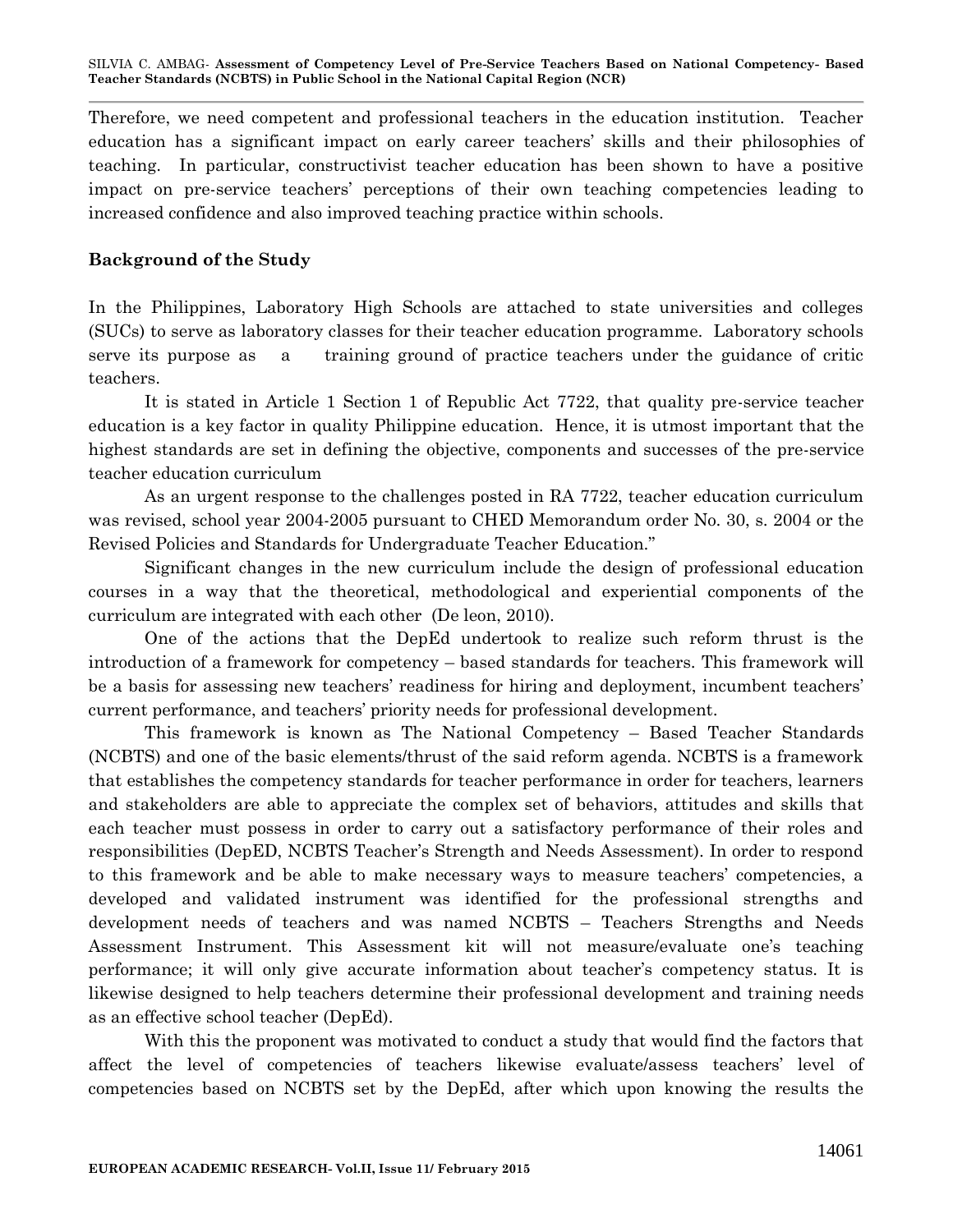proponent determine interventions that could be implemented to further improve the teaching competencies of teachers.

It is stated in Article 1 Section 1 of Republic Act 7722, that quality pre-service teacher education is a key factor in quality Philippine Education. Therefore, it is the most important that the highest standards are set in defining the objectives, components and successes of the preservice teacher education curriculum.

One of the bold steps taken by the experts in the field of education in the implementation of the new teacher education curriculum as mandated by CHED Memorandum Order (CMO) #30, S 2004 or the "Revised Policies and Standards for Undergraduate Teacher Education", and to all Teacher Education Institutions (TEI's) nationwide which started in School Year 2005-2006. Under this new curriculum, student teaching is the climax of all the experiential learning courses from Field Study 1 to 6. It is a 6-unit course in which the pre-service teacher has to complete the 280 hours of either in-campus of Off-campus student teaching. Based on the NCBTS toolkit (2006), the apex of all the Experiential Learning Courses is the Practice Teaching. It is the total immersion of the prospective teacher in the real life of becoming a teaching. As the last field study course, the practice teacher should be given all the opportunities to bring out the best of every prospective teacher. This is necessary in the mastery of the competencies need as clearly spelled out in the National Competency-Based Teachers Standards (NCBTS) and CMO 30, S. 2004 and its regional adaptation.

To achieve this goal, Practice Teaching should be a collaborative effort of the Teacher Training Institutions where the content and strategy courses are first learned and the Cooperating Schools of the Department of Education where much of the Practice Teaching experiences take place.

Where learning environment has extended beyond the classroom alone, the demands of the diversity of learners are great, the complexity of learning becomes very challenging, and the role of the teacher has extended to a global community, the Practice Teaching component of the new Teacher Education Curriculum has achieved a new dimension (NCBTS Toolkit, 2006)

As there may be different modalities in the delivery of Practice Teaching in different institutions like in-campus and off-campus arrangements, or all in-campus, the syllabi shall serve as guide. However, it should be assured that competencies achieved through this course should match those of the NCBTS and CMO 30, 2. 2004

Being a faculty of a Laboratory High School and College of Education, I would like to add more recent information about the competency level of pre-service teachers based on National Competency Based Teacher of Pre-service Teachers. The best way to begin using the NCBTS is to use the competency-based framework as the guide for thinking critically about whether the teacher's current practices are helping students attain the learning goals in the curriculum. Use the various elements of the NCBTS to determine whether their different actions and strategies as teachers are effective in helping their students learn the desired curriculum objectives and the NCBTS can be used a a self-assessment tool.

The researcher believes that this study will widely help those that will be involve in this endeavor. Since it will determine which factor has the highest significance in the level of competencies of teachers, the gaps or learning needs of individual teachers using the standards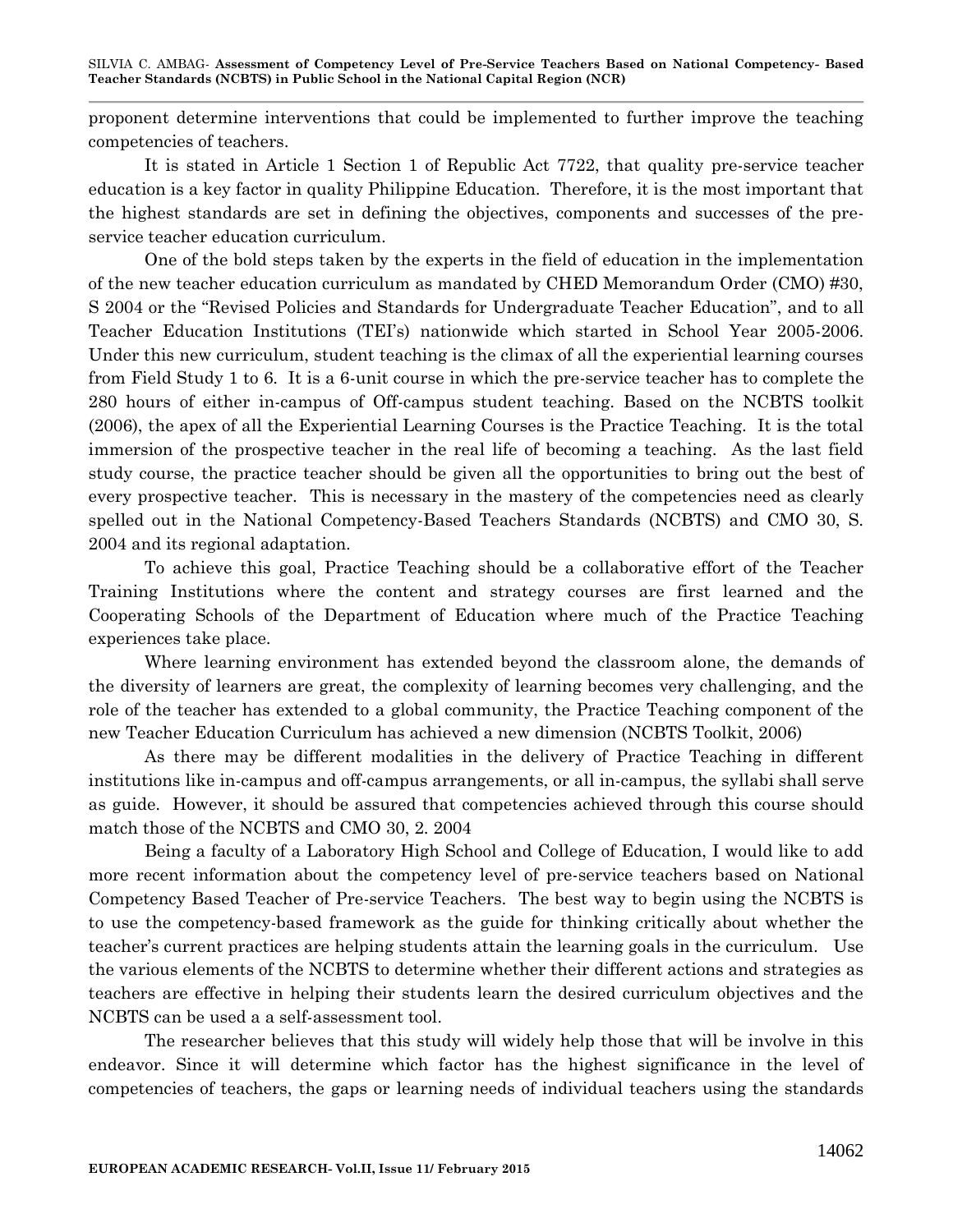set by NCBTS with its domain then it would pave way for a more sound policy implementation in regards with teachers' competencies.

#### **Theoretical Framework**

This study was primarily anchored on the National Competency-Based Standards (NCBTS) pursuant to the CMO No.30, series 2004. This NCBTS serves as a mold for both the pre-service and in-service education and training. It is the touchstone that ensures the continuing response to the changing needs of the teaching-learning process. The pre-service teachers are being formed using this mold to continue and deepen their personal and professional development. In addition, through the NCBTS, the early exposure of the pre-service teachers in the actual learning environment will ensure better preparation and appreciation.

## **Figure 1. Seven (7) domains of National Competency-Based Teacher Standard features of the Teaching & Learning process**



This framework is based upon the core values of Filipino teachers and on the principles of effective teaching and learning which is divided into seven (7) domains that represent the desired features of the teaching and learning process. These areas integrate a series of elements of desired teaching performance statements identified as observable indicators of the quality of teacher's performance. Therefore, these elements would identify areas of strength, weakness as well as those that need to be developed.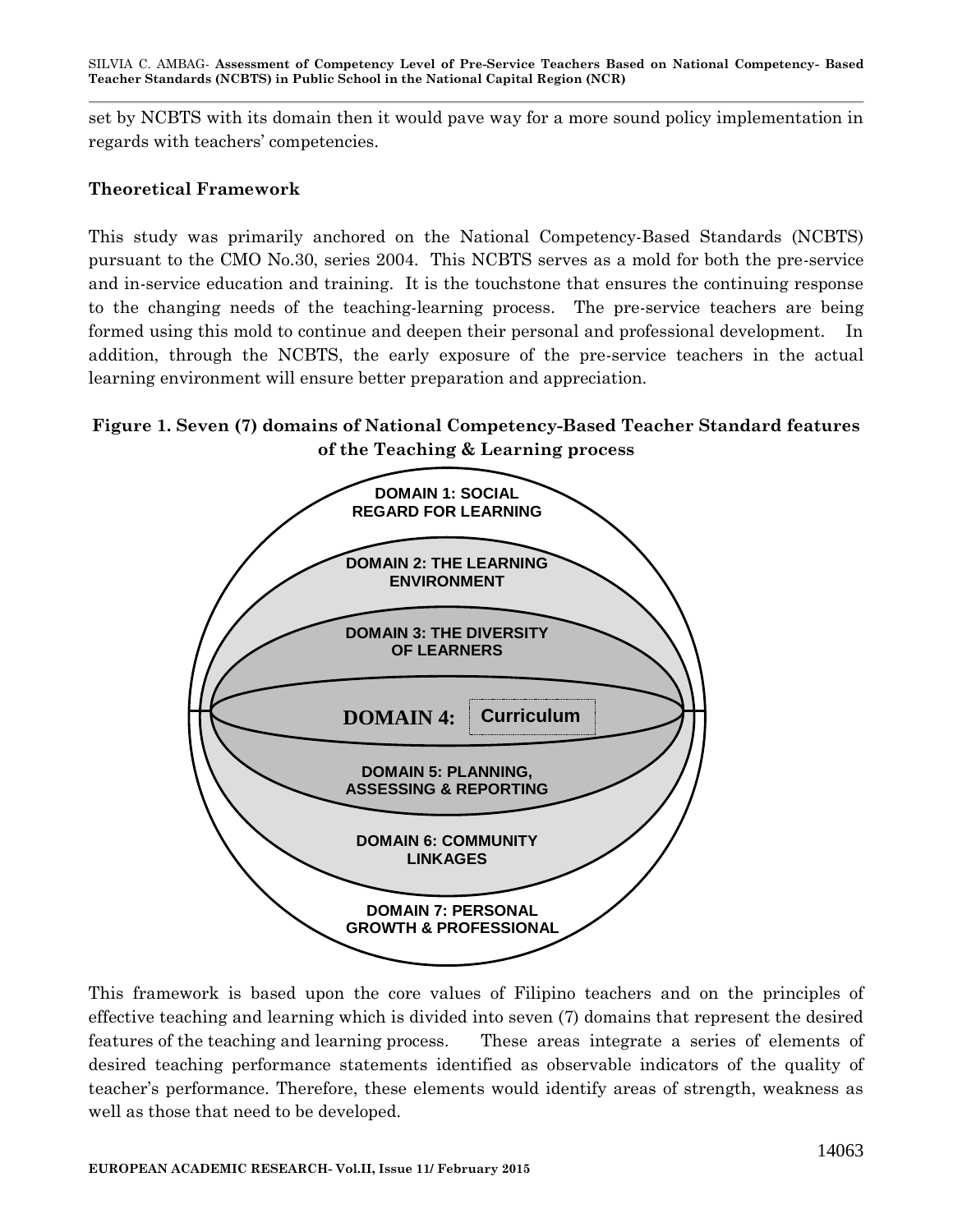Domain 1: Social Regard for Learning focuses on the ideal that teachers serve as positive and powerful role models of the values of the pursuit of learning and of the effort to learn, and that the teachers' actions, statements, and different types of social interactions with students exemplify this ideal. There is only one strand under Domain 1. Acts as a positive role model for students. It is therefore expected that graduates of BEEd and BSEd programs who are done with this domain are teachers who have a deep and principled understanding of the learning processes and the role of the teacher in facilitating these processes and the role of the teacher in facilitating these processes in their students.

Domain 2: Learning Environment focuses on importance of providing for a social and physical environment within which all students, regardless of their individual differences in learning, can engage the different learning activities and work towards attaining high standards of learning. Hence, graduates of the BEEd and BSEd programs after this domain, have a deep and principled understanding of how educational processes relate to larger historical, social, cultural and political processes.

Domain 3: Diversity of Learners emphasizes the ideal that teachers can facilitate the learning process in diverse types of learners, by first recognizing and respecting individual differences, then using knowledge about students' differences to design diverse sets of learning activities to ensure that all students can attain appropriate learning goals. Therefore, students are expected to determine, understand and accept the learners' diverse background knowledge and experience.

Domain 4: Curriculum, a domain that refers to all elements of the teaching-learning process that work in convergence to help students attain high standards of learning and understanding of the curricular goals and objectives. These elements include the teacher's knowledge of subject matter, teaching-learning approaches and activities, instructional materials and learning resources. Thus after this domain, students are expected to have the basic higher level literacy, communication, numeracy, critical thinking, Communicates clear learning goals that are appropriate for learners, makes good use of allotted instructional time, selects teaching methods, learning activities and instructional materials or resources appropriate to learners and aligned to the objectives of the lesson.

Domain 5: Planning, Assessing and Reporting, a domain of Planning, Assessing and Reporting refers to the aligned use of assessment and planning activities to ensure that the teaching-learning activities are maximally appropriate to the students' current knowledge and learning levels. In particular, the domain focuses on the use of assessment data to plan and revise teaching-learning plans, as well as the integration of formative assessment procedures in the plan and implementation of teaching-learning activities. After this domain, students are expected to have direct experience in classroom like teaching assistance, classroom observation and practice teaching. They would also become creative and innovative in thinking of alternative teaching approaches, and evaluate the effectiveness of such approaches in improving student learning.

Domain 6: Community Linkages focuses on the ideal that school activities are meaningfully linked to the experiences and aspirations of the students in their homes and communities. Thus the domain focuses on teachers' efforts directed at strengthening the links between school and community activities, particularly as these links help in the attainment of the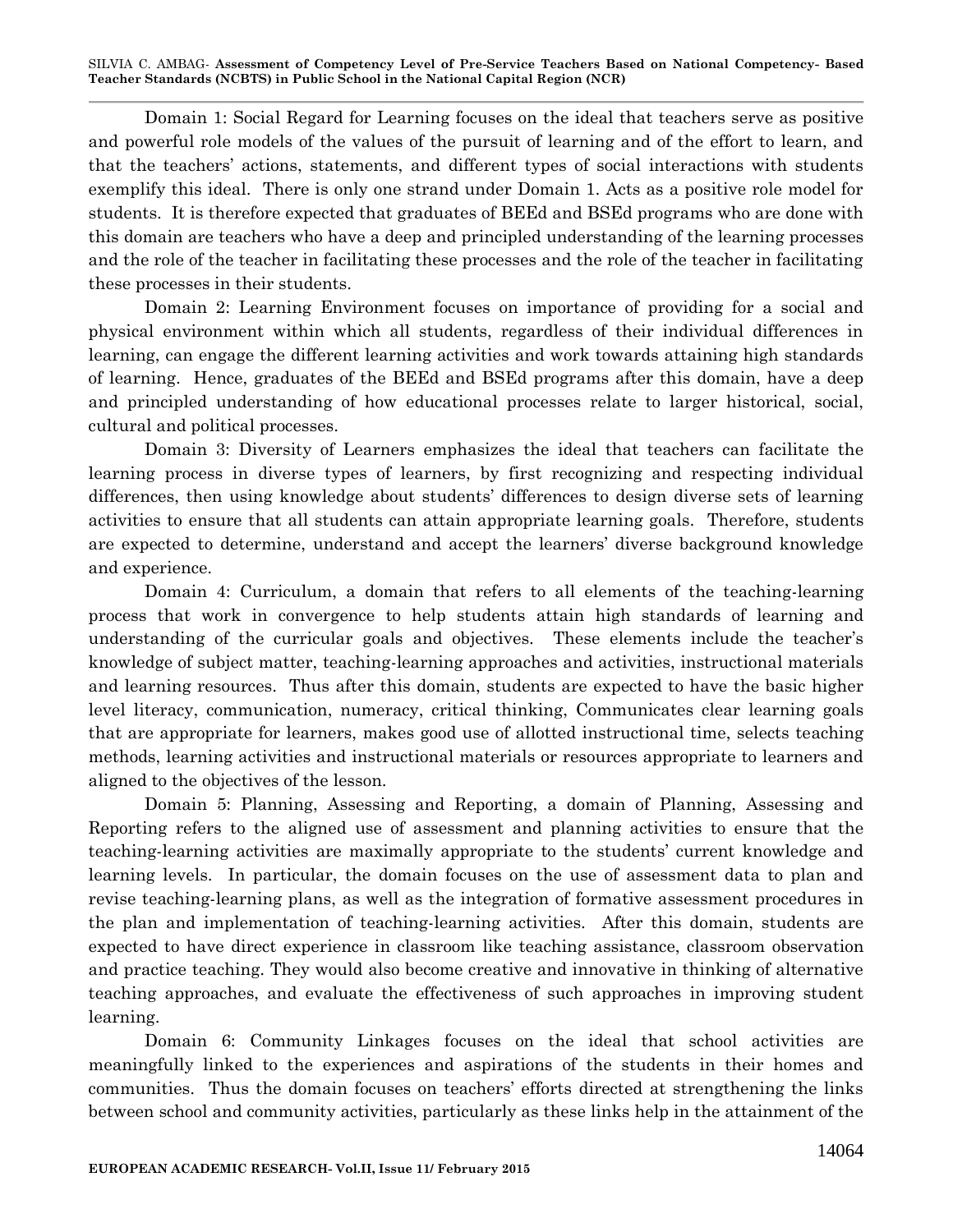curricular objectives. After this domain, students can reflect on the relationships among the teacher process skills, the learning process in the students, the nature of the content and the broader social forces encumbering the school and educational processes in order to constantly improve their teaching knowledge, skills and practices.

Domain 7: Personal Growth and Professional Development emphasizes the ideal that teachers value having a high personal regard, concern for professional development, and continuous improvement as teachers. Students after completing this domain, can be able to demonstrate and practice the professional and ethical requirements of the teaching profession and are willing and capable to continue learning in order to better fulfill their mission.



**Figure 1: Conceptual Framework of the Study**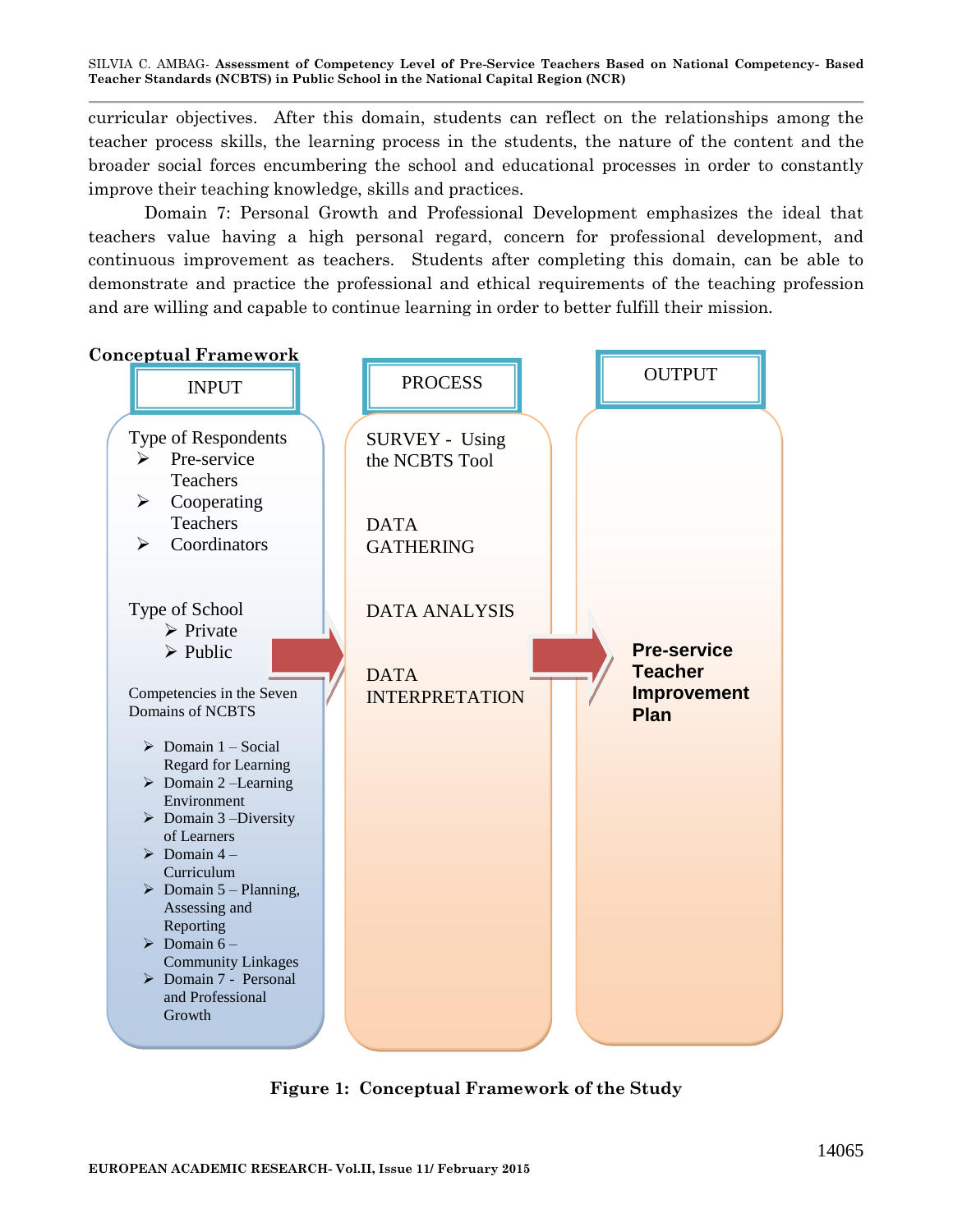Based on the context of the theories and models in evaluation previously presented, the conceptual framework of this study was conceived and shown in Figure 1. The researcher employed the Input-Process-Output (IPO) Systems Approach.

As shown in the diagram, the first frame is called the inputs. In this study, the inputs contained the Type of Respondents: Pre-service teachers, Cooperating Teachers and Coordinators; Type of School: Public and Private; and Seven Domains of NCBTS: Domain 1 - Social Regard for Learning; Domain 2 –Learning Environment; Domain 3 –Diversity of Learners; Domain 4 – Curriculum; Domain 5 – Planning, Assessing and Reporting; Domain 6 – Community Linkages; and Domain 7 - Personal and Professional Growth.

## **The Problem**

The main objective of the study was to assess the performance of Pre-Service Teachers in Public School Based on National Competency-Based Teacher Standards (NCBTS) among Higher Education Institutions in the National Capital Region.

## **Reviewed of Literature and Studies**

Periodic articles, books and other related literature written by foreign and local researchers and authors helped strengthen this section of the study. Similarities of the topic and research methods are the basic considerations in the inclusion of the materials.

DepEd NCBTS Pilot Verson, 2004, is one of the implementation actions of BESRA Program Implementation Plan is the Competency-Based Teachers Standards in order to achieve the improved basic education outcomes for all by enabling more teachers to operative competency-based teaching. This literature is very significant to the present study since this research study is based on this text where teachers' competency level will be assessed based on the National Competency-Based Standard in terms of the NCBTS seven domains and their corresponding indicators.

The review of related literature and studies served as a foundation of the study. This section guided the researcher in pursuing his research venture for it helped her understand her research topic better, especially the concept and principles of student teacher and cooperating teacher.

Monroe, Graham and Ferrel (2001), Weber (2000), Lavina (2000) and Arnon & Reichel (2007) stress the role of a teacher in the improvement of education. While Lasco & BAguinat III (2009) as cited by Jalimao (2011), Abanes (2005), Buford and Lindner (2002), Westera (2001), (Kjersten MacKensie (2010), Suryanara (2009) focus on the teachers' competency as outcome method for teaching performance.

A pre-service teacher is the preparation to become a future teacher. In this case, Hougan (2008), Conderman and Pederson (2008), Marais and Meier (2004), Quick & Sieborger (2005), Killen & Steyn (2001), Perry (2004) Virginia State University Student Teacher Handbook (2004), Education's Student Supervised Teaching Handbook of Manhattan Ville College {2007) focus on the importance of pre-service teachers in the developing of students performance and gains much specialized knowledge with their mentors. Contrary to the statement of Kiggundu (2007), Edith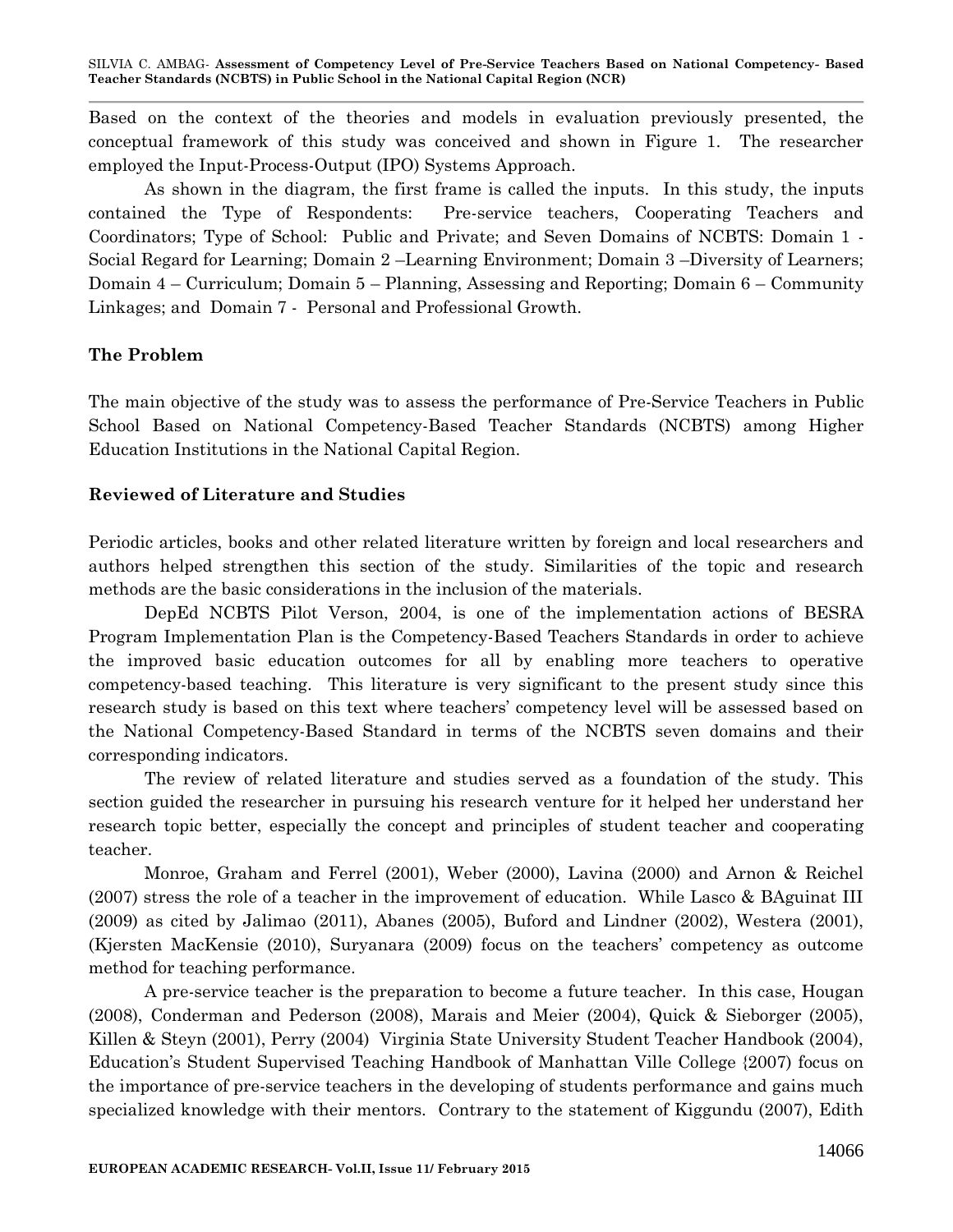Kiggundu and Samuel Nayimuli, (2009), that majority of pre-service teachers in the present study attested to the fact that they were not well received and introduced at their schools of placement and that resulted in other teachers and learners not respecting them and cultural shocked.

On the other hand, two to three key participants during practicum are the pre-service teachers, the cooperating teachers, and/ or the supervisors from a team based on the studies of Machado and Botnarescue (2008), Johnston et al. (2007), Vega (2008), Bilbao et al. (2006), Garcia (2012), Escape (2011).

Moreover, the gathered literatures and studies helped and guided the researcher in making the research design, especially on specific questions to be researched on, formulation of the framework, application of the appropriate research method, preparation and validation of research instrument for data gathering and analysis.

The review of the literature and studies indicated that there have been very little studies about competencies and needs in the Philippines. The studies of the pre-service teachers are usually related to the experienced and focused only on a particular field and discipline. Seldom did previous researches provide a micro view of how the competencies of pre-service teachers involved in general in partnership with the cooperating teacher. Likewise, theoretical studies suggest that issues and concerns of universities on their pre-service teachers should deeply look into these problems and address them through in-depth studies.

In addition the study of Auger & Wideman (2001), Theory of Apprenticeship according to Pratt (2008), William & Mary, Zibit and Gibson (2005), Dawson K. (2007), Pickard (2004), Anderson (2000), Clarke (2003), Auger & Wideman (2001), Tang (2003), Perry (2004) studies focus on preservice teachers theory and practice with the help of mentor. Contrary to the statement of Maphosa et al. (2007), that the mentors took a back seat during practice of the pre-service teachers.

Unfortunately, there is a lack of instruments or tools on this topic, primarily because of the few studies in the country. The researcher therefore believes that the study he has undertaken is worth pursuing because it will provide new knowledge and discoveries in this area of concern.

 Teaching is a very important profession and it is classified as a vocation as well. In order to be an effective and efficient teacher one must possess the needed qualities that will guide the future leaders and movers of one country.

 In the same manner just like any other endeavor, teaching needs competencies that will enable the teachers to carry out their responsibilities as molders of the youth. These competencies are the baselines and benchmarks to provide students the necessary learning that will make them better persons. In this very modern day setting of education teachers should not isolate themselves with the present competencies they have they should be able to update these competencies to reach the gap between the students need and the knowledge that teachers can give. If these barriers are too high, then teachers need to evaluate their present competencies to identify their needs and be able to find ways to resolve this problem.

 In this new era of the Philippine educational setting, the DepEd never tires to uncover ways as to how they may be able to address such issue and formulate programs that would enable teachers to discover what is missing in their competencies. One best example of these programs is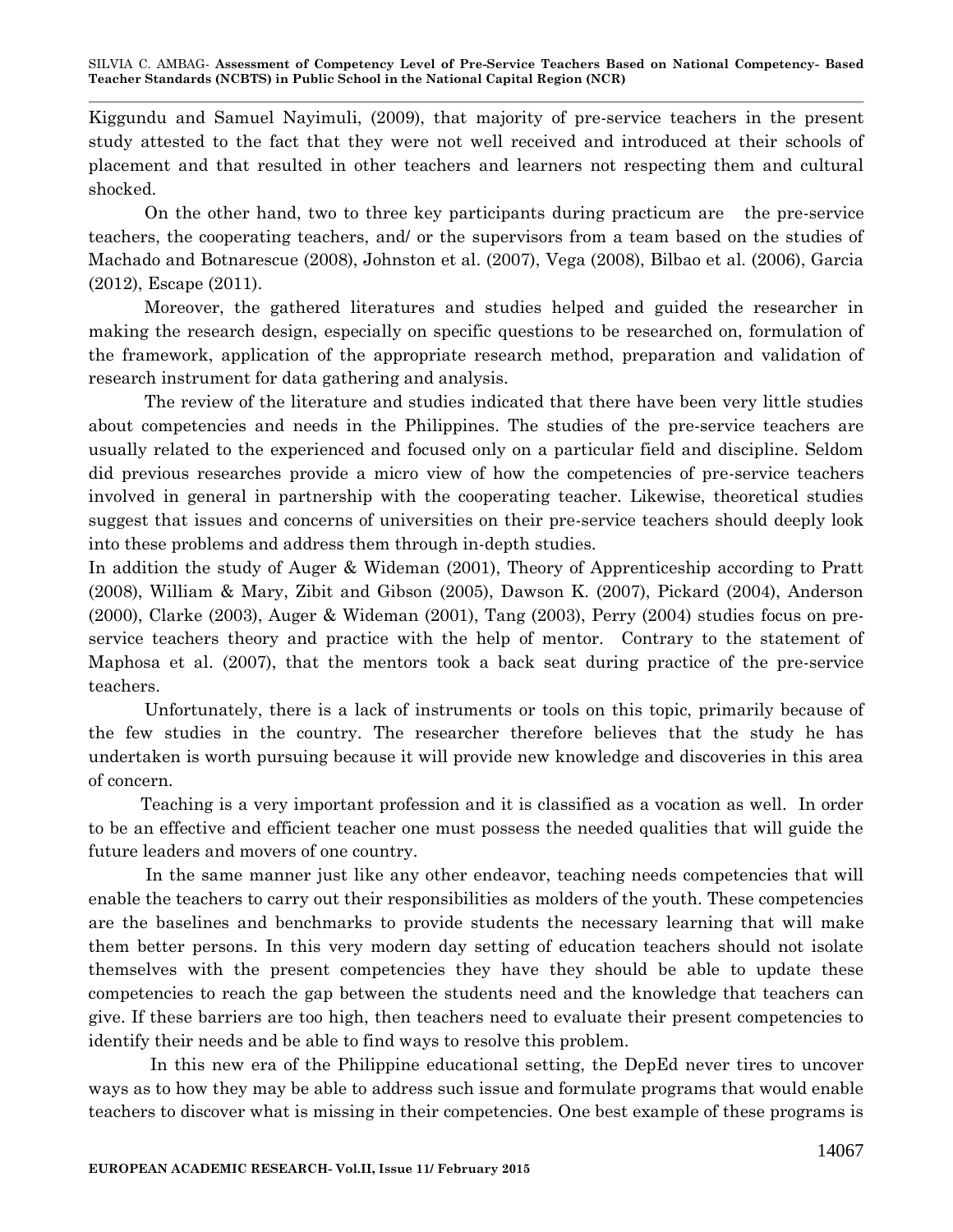the introduction of the National Competency Based Teachers Standards, these standards that they formulated would greatly help teachers stand with the needed skills and abilities to an efficient and effective teachers. With the aid of the NCBTS tool they will be able to discover the factors that affect their level of competencies and their needs and what competencies are missing in their being a teacher.

 This tool is now widely distributed but the clue whether teachers really using it or not is not sufficient. Researches involving the use of the tool to assess teachers are so rare that no concrete interventions are made to provide teacher programs to enhance their competencies. This conclusion suggests the complexity that either the tool is rarely used or not used at all. With this study it would address somehow the usefulness of the tool in determining the factors that affect the teachers' competencies and their competency level itself, at the end of the day one can say that he is a competent teacher.

# **Research Methodology**

This study made use of the descriptive method using the survey questionnaires intended for the three groups of respondents. The questionnaires were supplemented with analyses, unstructured interviews and observations.

A total of 706 respondents were involved in this study, 18 of whom were Coordinators, 212 were cooperating teachers and 476 were pre-service teachers from 11 public and private colleges in the National Capital Region.

Questionnaires were distributed to the target respondents and retrieved personally by the researcher. After the data have been gathered, the results were organized, tallied, presented, interpreted and analysed with the use of different statistical tools such as t-test for dependent samples (paired test), Analysis of Variance, percentages, and weighted mean. Weighted mean was computed to determine the extent of the level of pre-service teachers competency based on the National Competency-Based Teacher Standards. T-test determine the significant difference on the level of the pre-service teachers' competencies as perceived by the two groups of respondents while Analysis of Variance (ANOVA) was used to test the null hypothesis on the significance or non-significance of the difference on the evaluation of the three groups of respondents

# **Findings**

National Competency-Based Teachers Standards tool was used to assess the level of pre-service teachers' competencies rated by themselves, cooperating teachers and coordinators in the following seven domains.

## **1. Competency Level of Pre-Service Teacher in Public School**

1. The weighted mean distribution for domain 1-Social Regard for Learning. Appreciation the value of learning as shown in my actions had the highest score with 5.52 overall WM, and understand theoretical concepts and principles of social learning received a WM of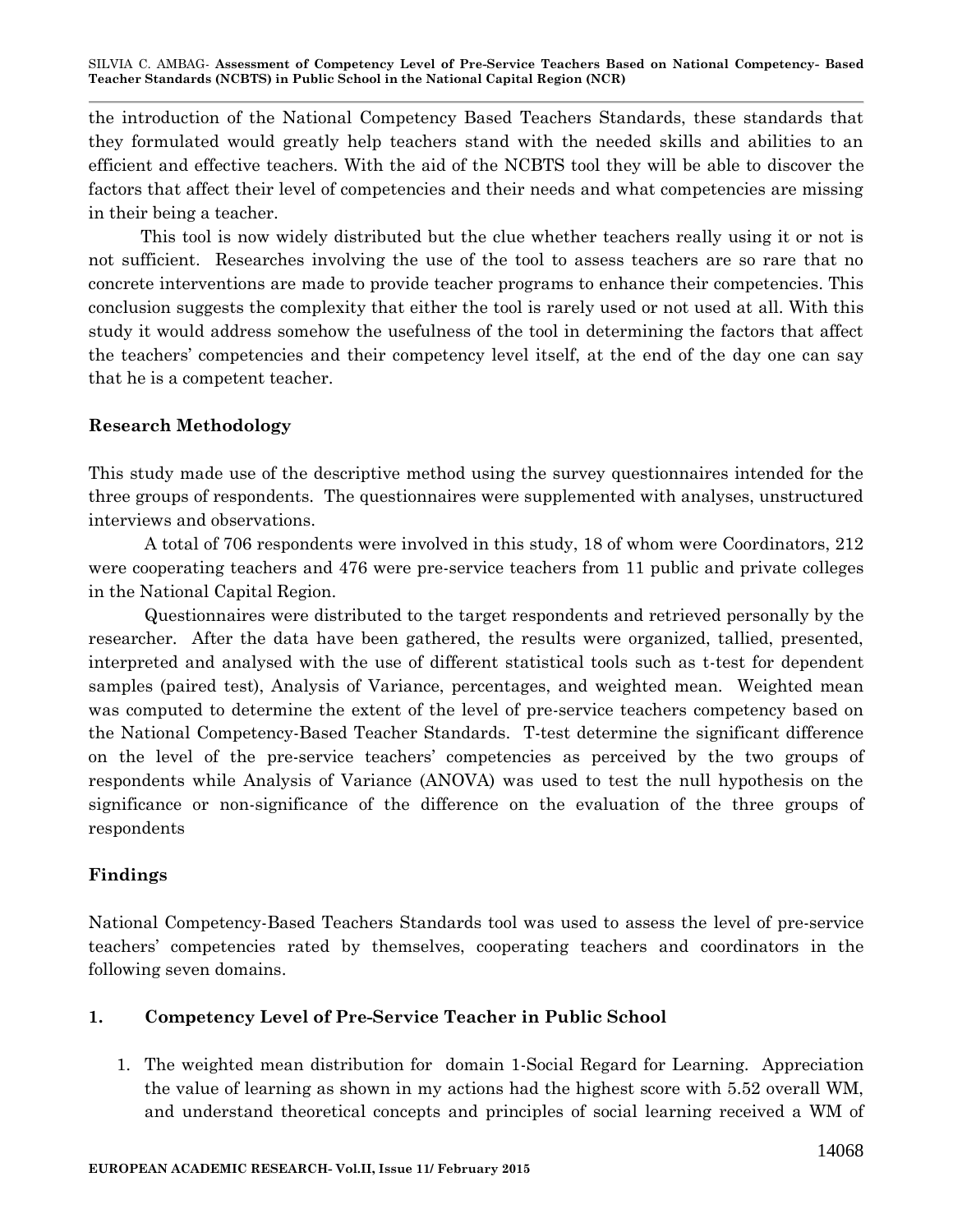5.39. All responses were interpreted as High Extent except to appreciate the value of learning as shown in my actions as Very High Extent. The grand weighted average for all responses includes 4.90 WM for coordinator which is interpreted as High Extent. Followed by cooperating teachers with 5.28 WM which is interpreted as High Extent, and student with 5.51 WM and were interpreted as Very High Extent. The overall GWA WAS 5.44 and is interpreted as high extent.

- 2. The weighted mean distribution for Domain **2 – The Learning Environment**. Recognize a school environment that is safe and conductive to learning had the highest score with 5.53 overall Weighted Mean with a Very High Extent response, and the lowest is the art of questioning and different strategies of asking high order questions and Identify learners with behavioral problems received a WM of 5.44 with a Extent response. Most of the responses were interpreted as High Extent and two are Very High Extent. The grand weighted average for all responses includes 6.13 WM for coordinator which is interpreted as Very High Extent. Followed by cooperating teachers with 4.78 WM and student with 5.45 WM and were interpreted as High Extent. The overall GWA WAS 5.22 and is interpreted as high extent.
- 3. The weighted mean distribution for **Domain 3 – Diversity of Learners** . Appreciate the need to assist learners at risk which had 5.4WM. and the lowest is recognize varied learning opportunities for learners with multi – cultural background generated a 5.31 WM. All responses were interpreted as High Extent. The grand weighted average for all responses includes 4.93 WM for coordinator which is interpreted as High Extent. Followed by cooperating teachers with 5.15 WM which is interpreted as High Extent, and student with 5.46 WM and were interpreted as High Extent. The overall GWA was 5.36 and is interpreted as high extent.
- 4. The weighted mean distribution for **Domain 4 – Curriculum.** Value the need to relate prior knowledge of learners with the present and future lessons had the highest score with 5.55 overall WM , and the lowest is Increase the depth and breadth of content knowledge or subject matter to be taught received 5.35 WM. All responses were interpreted as High Extent and three are Very High Extent. The grand weighted average for all responses includes 5.10 WM for coordinator which is interpreted as High Extent. Followed by cooperating teachers with 5.28 WM which is interpreted as High Extent, and student with 5.55 WM and were interpreted as Very High Extent. The overall GWA was 5.47 and is interpreted as high extent.
- 5. The weighted mean distribution for **Domain 5 – Planning, Assessing & Reporting**. Match teaching – learning strategies to objectives to achieve desired learning outcomes and Know about multidisciplinary, integrative modes and technique of teaching had the highest score with 5.40 overall WM, and the lowest is construct valid and reliable diagnostic, formative and summative test, which are in pencil – paper of authentic forms received a WM of 5.30. All responses were interpreted as High Extent. The grand weighted average for all responses includes 4.85 WM for coordinator which is interpreted as High Extent. Followed by cooperating teachers with 5.21 WM which is interpreted as High Extent, and student with 5.44 WM and were interpreted as High Extent. The overall GWA was 5.37 and is interpreted as high extent.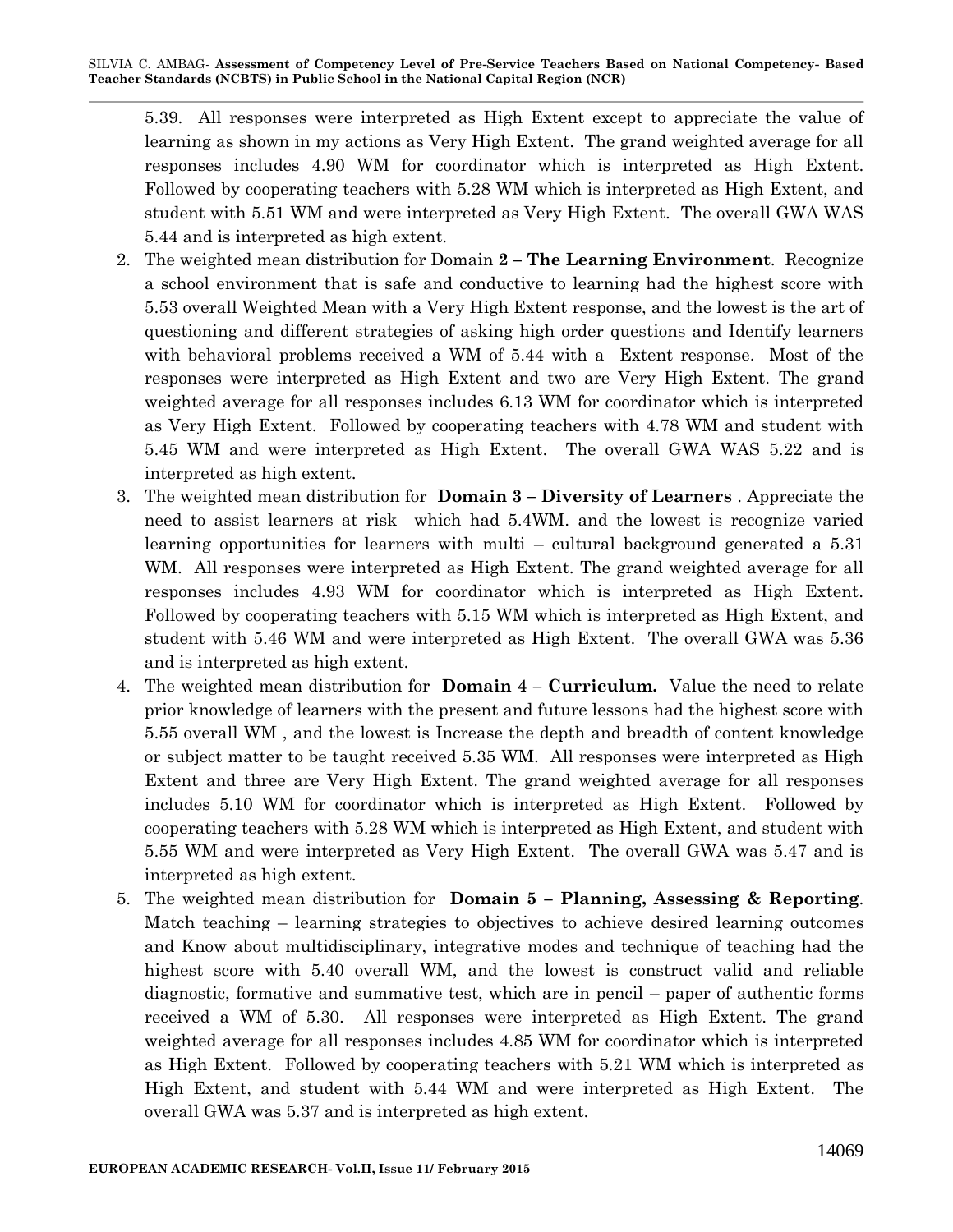- 6. The weighted mean distribution for **Domain 6 – Community Linkages**. Know the realities outside the classroom to make learning relevant and Identify the various activities, programs and projects where school – community partnerships are involved and Identify the various activities, programs and projects where school – community partnerships are involved had the highest score with 5.46 overall WM, and the lowest is identify the various activities, programs and projects where school – community partnerships are involved generated a 5.07 WM. All responses were interpreted as High Extent. The grand weighted average for all responses includes 4.37 WM for coordinator which is interpreted as Average Extent. Followed by cooperating teachers with 5.27 WM which is interpreted as High Extent and student with 5.52 WM and were interpreted as High Extent. The overall GWA WAS 5.43 and is interpreted as high extent.
- 7. The weighted mean distribution for **Domain 7 - Personal Growth and Professional Development**. The highest score with 5.57 WM are use technology tools and resources to prepare which will improve my teaching of the world, the lowest is Recognize institutions and organizations which will improve my teaching practice received a WM of 5.51. All responses were interpreted as Very High Extent. The grand weighted average for all responses includes 4.87 WM for coordinator which is interpreted as High Extent. Followed by cooperating teachers with 5.56 WM were interpreted as Very High Extent and student with 5.55 WM and were interpreted as Very High Extent. The overall GWA was 5.55 and is interpreted as high extent.

#### **CONCLUSION**

From the given findings, the researcher has drawn the following conclusions:

#### **1. Competency Level of Pre-Service Teacher in Private School.**

- **a. For domain 1-Social Regard for Learning.** Appreciation the value of learning as shown in my actions had the highest score with Higher Extent interpretation according to student teachers and cooperating teachers, while coordinators interpreted domain 1 as Very High Extent .
- b. For **Domain 2 – The Learning Environment**. Recognize a school environment that is safe and conductive to learning had a Higher Extent interpretation according to student teachers and cooperating teachers, while coordinators interpreted domain 2 as Very High Extent.
- c. For **Domain 3 – Diversity of Learners**. Show respect and concern for individual differences of students had a Higher Extent interpretation according to student teachers and cooperating teachers, while coordinators interpreted domain 3 as Very High Extent .
- d. For **Domain 4 – Curriculum.** Relate classroom learning to the real world experience had a Very High Extent interpretation according to student teachers and coordinators while cooperating interpreted domain 4 as High Extent.
- e. For **Domain 5 – Planning, Assessing & Reporting**. Know the elements and processes of developing a lesson plan had a Higher Extent interpretation according to student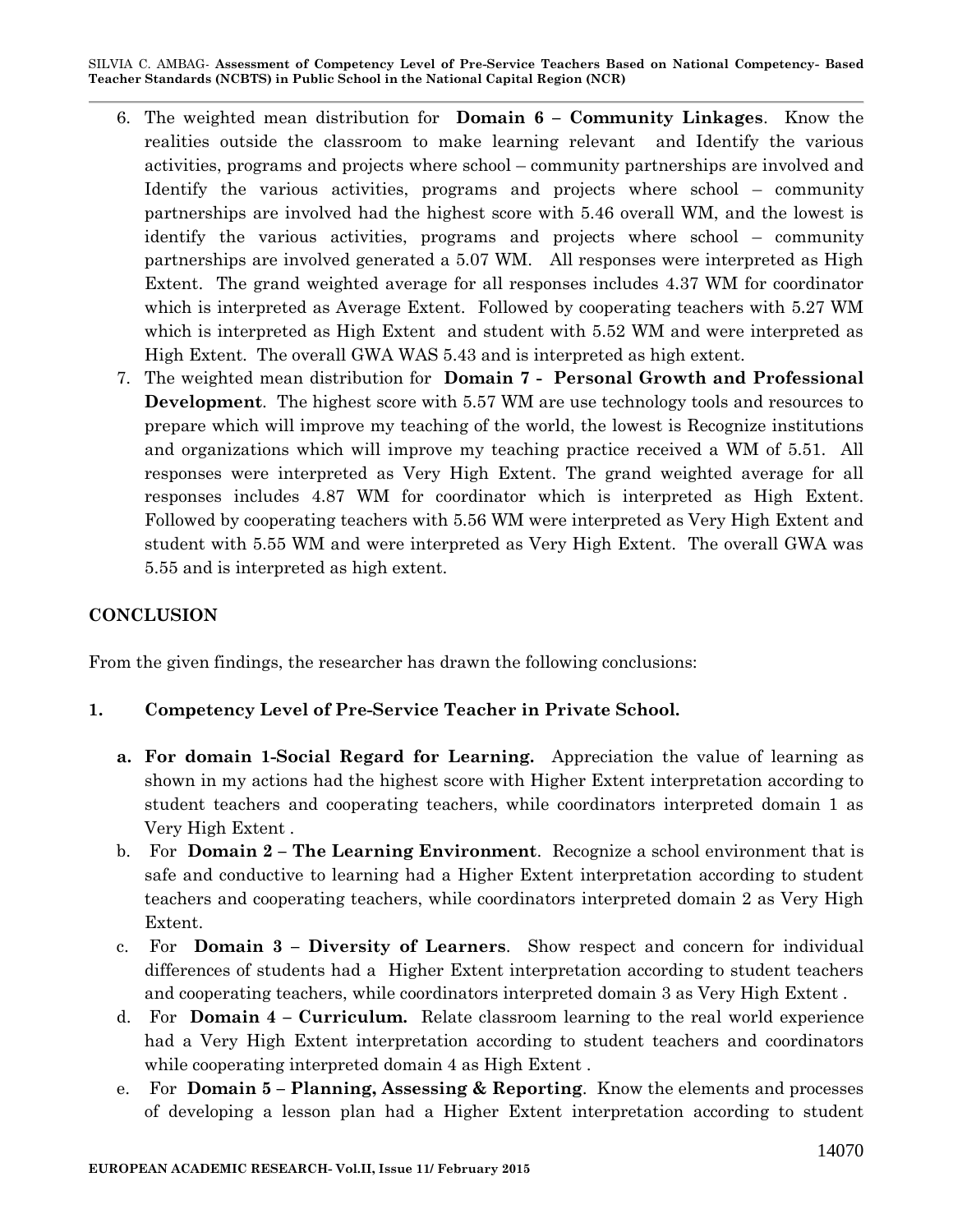teachers and cooperating teachers, while coordinators interpreted domain 5 as Very High Extent .

- f. For **Domain 6 – Community Linkages**. Know the realities outside the classroom to make learning relevant had a Higher Extent interpretation according to student teachers and cooperating teachers, while coordinators interpreted domain 5 as Very High Extent.
- g. For **Domain 7 - Personal Growth and Professional Development**. Be open minded to recent development in education had a Higher Extent interpretation according cooperating teachers, while coordinators interpreted domain 7 as Excellent and student teachers interpreted as Very High Extent.

# **2. Competency Level of Pre-Service Teacher in Public School**

- **a. For domain 1-Social Regard for Learning.** Appreciation the value of learning as shown in my actions had the highest score with Higher Extent interpretation according to coordinators and cooperating teachers, while students interpreted domain 1 as Very High Extent .
- b. For **Domain 2 – The Learning Environment**. Recognize a school environment that is safe and conductive to learning had a Higher Extent interpretation according to student teachers and cooperating teachers, while coordinators interpreted domain 2 as Very High Extent .
- c. For **Domain 3 – Diversity of Learners** . Appreciate the need to assist learners at risk had a Higher Extent interpretation according to student teachers and cooperating teachers and coordinators .
- d. For **Domain 4 – Curriculum.** Value the need to relate prior knowledge of learners with the present and future lessons had a Very High Extent interpretation according to student teachers while cooperating and coordinators interpreted domain 4 as High Extent .
- e. For **Domain 5 – Planning, Assessing & Reporting**. Match teaching learning strategies to objectives to achieve desired learning outcomes and Know about multidisciplinary, integrative modes and technique of teaching had a Higher Extent interpretation according to student teachers, cooperating teachers, and coordinators.
- f. For **Domain 6 – Community Linkages**. Know the realities outside the classroom to make learning relevant had a Higher Extent interpretation according to student teachers and cooperating teachers, while coordinators interpreted domain 5 as Very High Extent .
- g. For **Domain 7 - Personal Growth and Professional Development**. Be open minded to recent development in education had a Higher Extent interpretation according cooperating teachers, while coordinators interpreted domain 7 as Excellent and student teachers interpreted as Very High Extent

## **Recommendations**

Based on the study's findings, the following are suggested actions possible implementation. First, More trainings and seminars on NCBTS should be provided to the pre-service teachers. Second, NCBTS tool should discuss earlier in third year and fourth year level for further preparation of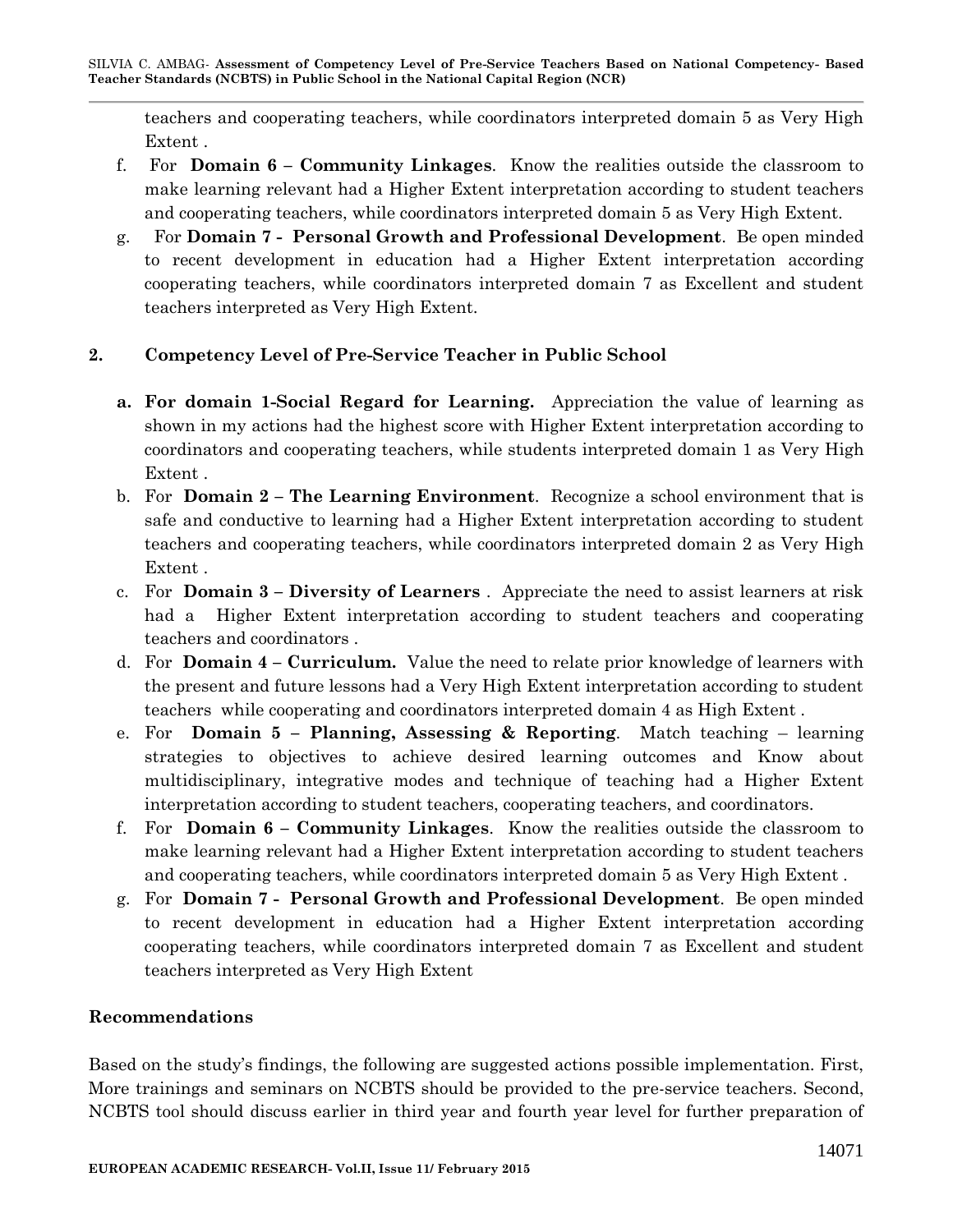students to the tasks to be assigned to them and upon pre-service teaching program, the coordinators must discussed the content of the NCBTS tool. Third, the cooperating teachers and coordinators effort in this very complex mentoring process be further recognized through various rewards. Similarly, the coordinators are given equal recognition and attention by the respective TEIs on their deep effort and advocacy in preparing future teachers. Fourth, the pre-service teachers should improve the competencies and work performance through personal and professional development. Professional development activities may be an independent study or the professional developments are those of the formal programs. Furthermore, the proposed Preservice Teacher Improvement Plan is an output of this study that should be further reviewed and examined for immediate implementation.

#### **BIBLIOGRAPHY**

#### **BOOKS**

Adanza, Estela G. (1995). Research Methods: Principles and Applications. Manila, Philippines: Rex Bookstore.

Arends, R. (2001). Learning to teach. USA: McGraw Hill.

- Aquino, Gaudencio V. (2007). Educational Administration Theory and Practice. Manila: Rex Bookstore.
- Best, John W. (1976). Research in Education.2nd Ed. New Jersey: Prentice Hall of India Ltd.
- Beltran, L.B. (1992) A guidebook for the Supervision of Student Teachers Manila: Rex Bookstrore, Inc.
- Bilbao, P. (2006). The Teaching Profession, Manila: De La Salle University Press.
- Bloom, B.S. (1956) Taxonomy of Educational Objectives Handbook of Cognitive Domain New York: David McKay and Company.
- Botor, et.al. (2004). Philosophy of Education Concerns: Purposes, Content, Methods of Education. Quezon City, Rex Bookstore.
- Brindley, R. & Emminger, P., 2000, 'Betrayal and redemption: Lessons to be learned from the diary of an intern'. Action in Teacher Education, Vol. 21, No. 4, pp 112-129.
- Caillods, F. 2001. "Financing Secondary Education in Selected Francophone Countries of Africa: Issues and Perspectives." In Financing Secondary Education in Developing Countries: Strategies for Sustainable Growth. Paris: UNESCO, IIEP.
- Click, P. (1990). Administration of School for Young Children. New York: Dilmar.
- Cole, P. et al. (1994). Teaching principles and practice, 2nd ed. London: Prentice Hall.
- Conway, P.F. & Clark, C.M. 2003, 'The journey inward and outward: a reexamination of Fuller's concerns-based model of teacher development', Teaching and Teacher Education, Vol. 19, No.5, pp. 465-482.
- Darling-Hammond, L. (2000) "Teacher Quality and Student Achievement: A Review of State Policy Evidence", Educational Policy Analysis Archives, 8(1), viewed 9 June 2004 [http://epaa.asu.edu/epaa/v8n1/>](http://epaa.asu.edu/epaa/v8n1/).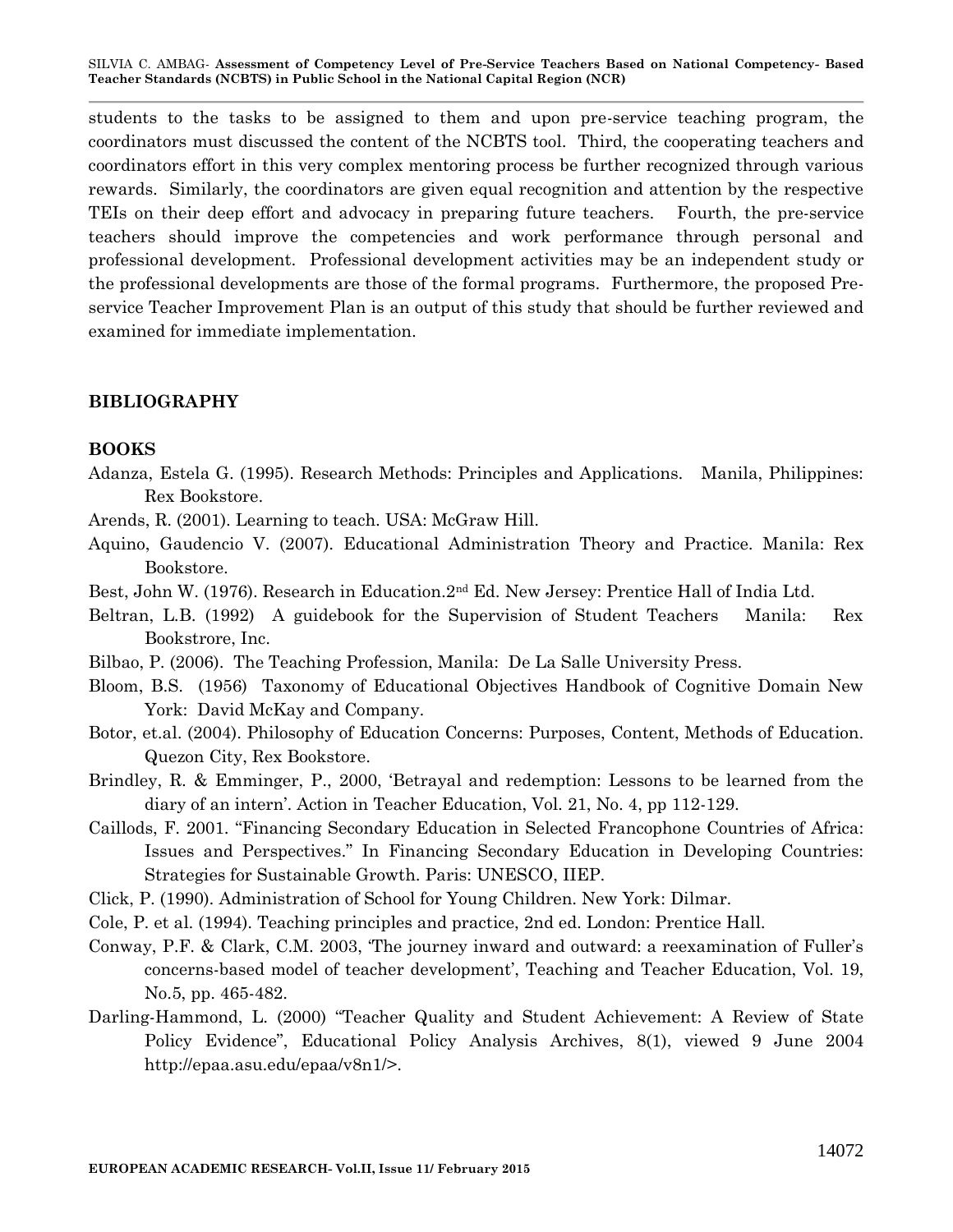- Del Rosario, Asuncion C. (2005). Basic Statistics With Probability. 2nd Ed. Malate, Manila: Del Ros Publishing House.
- Dewey, J. (1993) Experience and Education New York: Macmillan.
- Edith Kiggundu and Samuel Nayimuli South African Journal of Education Copyright © 2009 EASA Vol 29:345-358
- Estolas, Josefina V. (1995). Fundamentals of Research, Revised Edition, Manila Miranda Bookstore.
- Freund, John E. and Simon, Gary A. (1997). Modern Elementary Statistics. 9th Ed. Singapore: Prentice Hall Simon & Schuster (Asia) Pte Ltd.
- Gilbert,T.F. (1978). Human competence: Engineering worthy performance. New York: McGraw-Hill.
- Good, Carter V. (1973). Dictionary of Education. 3rd Ed. New York: Mc-Graw Hill Book Co.
- Hunter, Laura and Erin Leahey. 2008. "Collaborative Research in Sociology: Trends and Contributing Factors". American Sociologist
- Jha, P.K. (2005) Teacher Education: Global Context and Framework New Delhi: Vista International Publishing House.
- Kapunan, R. (1994). Fundamentals of Guidance and Counseling. Quezon City, Rex Publishing INC.
- Levin, Jack and James Alan Fox (1997). Elementary Statistics in Social Research. NewYork: Addison – Wesley Educational Publishers.
- Lucas, M. et. Al (2007) Field Study Manila; Lorimar Publication, Inc.
- Miranda, Gregoria S., Supervisory Management, Manila, 245 Printing Company, Inc., 1991
- Nocon, Ferdinand et. al., 2000). General Statistics Made Simple for Filipinos. Mandaluyong City: National Bookstore Inc.
- Palmer, Parker (1998). *The courage to teach: Exploring the Inner Landscape of a teacher's life. San Francisco: Jossey-Bass.*
- Robbins, S. (1983). Organizational Behavior: Concepts, Controversial and Applications. New Jersey: Englewood Cliffs, Prentice Hall.
- Quick G &Sieborger R 2005. What matters in practice teaching? The perception of schools and students. South African Journal of Education, 25:1-4
- Salandanan, G. (2009) Methods of Teaching Manila: Lorimar Publication, Inc.
- Sanchez, Custodiosa A., (1997). Methods and Techniques of Research. Manila, Philippines: Rex Bookstore.
- Tejero, Erlinda G. (2004). Thesis and Dissertations: A Modular Approach. Mandaluyong City: National Bookstore.
- Trumbull et. al. (2005). Leading With Diversity:Cultural Competencies for Teachers Preparation and Professional Development. Brown University
- Vygotsky. L. (1978) Mind in Socieyt; The Development of Higher Psychological Processes Cambridge, MA: Harvard University Pres.
- Webster, M. (2005) Webster's Universal Dictionary and Thesaurus New Lanark: Geddes & Grosset
- Zwaenepoel, Paul P. (1985). The Filipino Teacher in the 80's: An Empirical Study: Association of Catholic Universities in the Philippines (ACUP), University of Santo Tomas, Manila.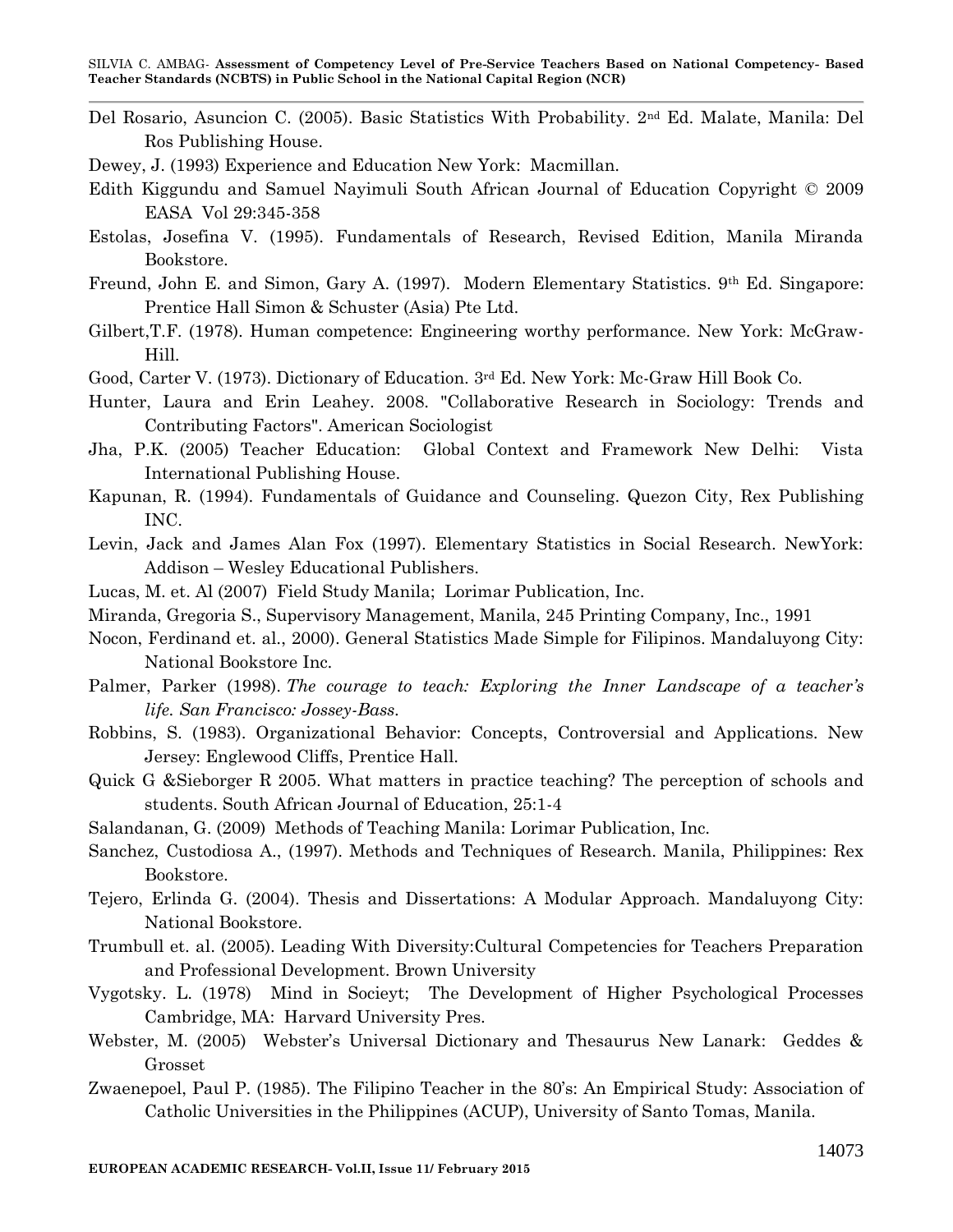#### **Journals , Memorandums and Reports**

- Akerlof, George (1998). "Men without Children." *The Economic Journal*, Vol. 108, no. 447, 297- 309
- Arnon, S. & Reichel, N. (2007). Who is the ideal teacher? Am I? Teachers and Teaching: Theory and Practice, 13(5), 441 – 464.

Basic Sector Reform Agenda. Department of Education, Republic of the Philippines.

Bigelow, Mary (2010). Teaching Several Subjects, NSTA Blog.

- Bilbao, P. (2009) Initial Implementation of the "Field Study Courses and the Enhancement of Pres-service Teacher 'competencies Along the National Competency-Based Teacher Standards (PAFTE Journal Vol 15 No. 1 May 2009 Issue)
- Black, P. & Wiliam, D. (2003) In praise of educational research: formative assessment, British Educational Research Journal, 29(5), 623–637.
- CHED Memo Order No. 30, s. 2004 (2004) Revised Policies and Standards for Undergraduate Teacher Education Curriculum.
- CHED Memo Order No. 11, s. 1999 Revised Policies and Standards for Teacher Education.
- CHED Memo Order No. 52 s. 2007 (2007) Addendum to CMO 30, s.2004 Revised Policies and Standards for Undergraduate Teacher Education Curriculum
- Commission on Higher Education (2009) Experiential Learning Courses Handbook, Revised 2009.
- Department of Education (2006) National Competency-Based Teacher Standards.
- DepEd Order No. 3, s. 2007 Guidelines in the Deployment of Pre-service Teachers on Experiential Learning: Field Study and Practice Teaching.
- Deresiewicz, William (2008). The Disadvantages of an Elite Education. [http://theamericanscholar.org/the-disadvantages-of-an-elite-education/,](http://theamericanscholar.org/the-disadvantages-of-an-elite-education/) February 26, 2011.
- Espasa et al. (2008). University Teacher Competence in a Virtual Teaching/Learning Environement: Analysis of A Teacher Training Experience. Psychology and Science Studies, Universitat Oberta de Catalunya, Rambla Poble Nou.
- Gender and Education Association. www.genderandeducation.com, April 12, 2012.
- Guasch, Teresa et. al. (2008). Department of Psychology and Education. Open University of Catalonia.
- Guevarra, a. & Monfort, L. (2007) Developing Teacher Educators' Capacity in Productive Pedagogies in Designing Worksheets for Field Studies, Ripples of Change: A Journey of Pre-service Teacher Education Reform in the Philippines, Commission on Higher Education, Diliman, Quezon City.
- Gupta, Kavita (1999). A practical guide for need assessment. San Francisco: John Wiley & Sons. Inc.
- Hamdam, Abdul Rahim, Mohd Najib Ghafar and Lily Ting Hwa Li (2010). "Teaching Competency Testing among Malaysian School Teachers". European Journal of Social Sciences – Volume 12.
- Hammond, L. (2000). Teacher Quality and Student Achievement: A Review of State Policy Evidence. Stanford University.
- Handbook for Practical & Student Teaching Experiences, School of Education The College of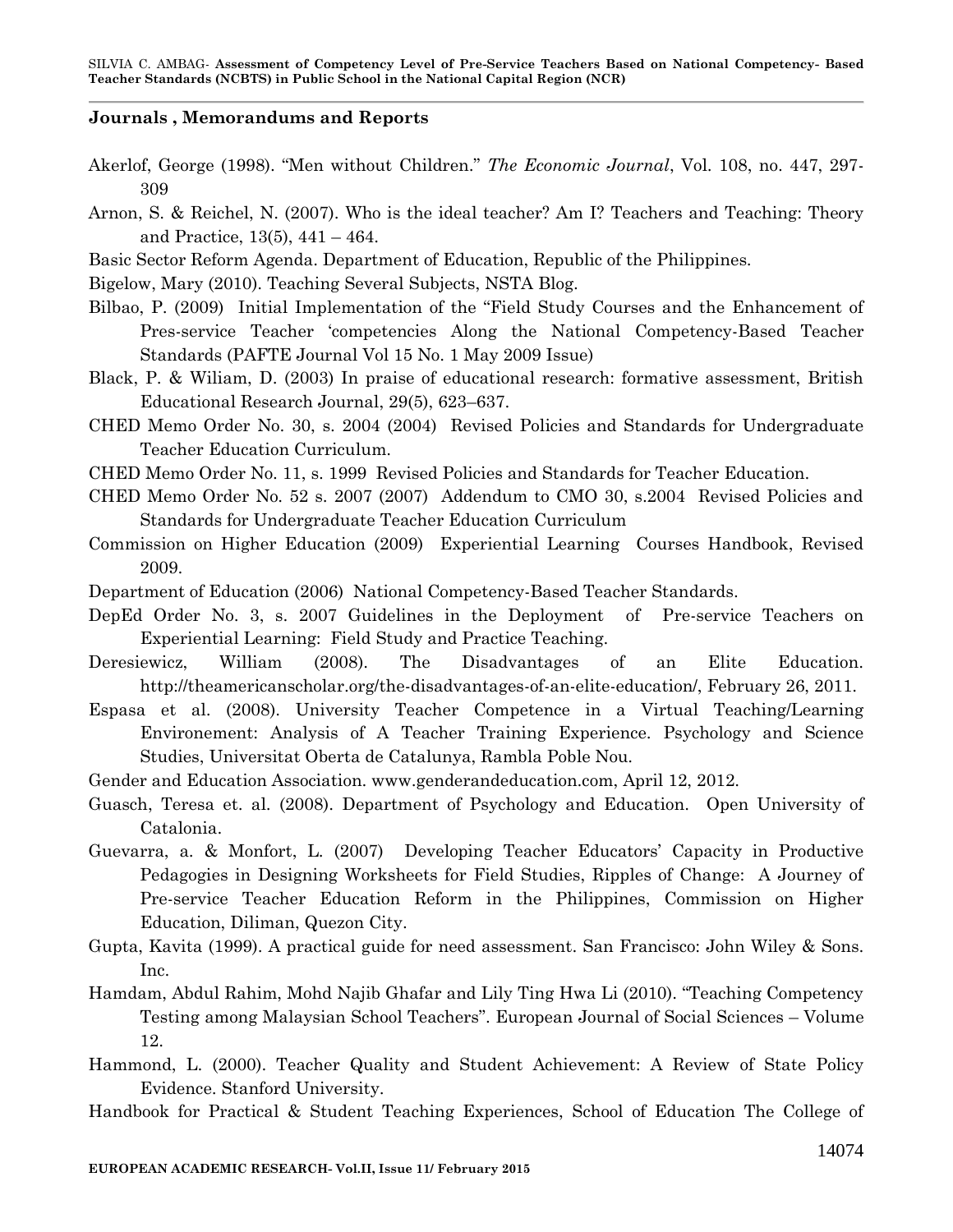William & Mary July 2012

- Hung, A. & Liu, J. (1999). Effects of stay-back on teachers" professional commitment. *International Journal of Educational Management* 13, 5, 226-241.
- Jones et al. (2006). Multiple Effects of Joint Attention Intervention for Children. Behavior Modification. Journal of Family Ecology and Consumer Sciences (2000). Vol. 28.
- Katane, Irena et al. (2006) "Teacher Competence and Further Education as Priorities for Sustainable Development of Rural School in Latvia.". Latvia: Journal of Teacher Education and Training.
- Karmel, T. (2009). The Demand for Training. National Center for Vocational Education, [http://www.ncver.edu.au/publications/2124.html,](http://www.ncver.edu.au/publications/2124.html) April 12, 2012.
- [MacKensie,](http://www.ehow.com/members/ds_fb6644c0-4d0b-4a59-bd62-b44e089ce17f.html) K. (2010) Characteristics of Teacher Competencies eHow Contributor, EHow.com.
- Lee, A. (2003). Quality Teaching for Diverse Students in Schooling: Best Evidence Synthesis Iteration (BES), [www.educationcounts.govt.nz,](http://www.educationcounts.govt.nz/) April 12, 2012.
- Leon, Lerma R. De. (2001). "Quality Education Through Partnership: A Continuing Challenge in the New Curriculum". The Modern Teacher Vol. L, No. 7.
- Loeb, S., Rouse, C., and Shorris, A. (2007). Introducing the Issue. The Future of Children. www.futureofchildren.org.

Mohanty J. (2000). *Current Trends in Higher Education.* New Dehli: Deep and Deep Publications.

- Mrowicki, L. 1986. Project Work English Competency Based Curriculum. Portland, OR.: Northwest Educational Cooperative. Page 144 – Approaches and Methods in Language Teaching.
- National Competency Based Teacher Standards Teachers Strengths and Needs Assessment Toolkit. Department of Education, Republic of the Philippines.
- National Framework for Professional Standards for Teaching (2003). MCEETYA.
- New Leaders for Tomorrow's School, [www.michigan.gov.](http://www.michigan.gov/), April 12, 2012.
- Onukaogu, C. (1991). The Role of Teaching Competence in the Effective Reading Comprehension Within the Use of English Program in A Niguian University, Speech.
- Penelope, E. (1989). Jocks and Burnouts. New York: Teachers College Press.
- Perry R 2004.Teaching practice for early childhood.A guide for Students.Available at http://www Routledge.com catalogues./0418114838.pdf. Accessed 18 July
- Philippine Main Education Highway: Towards a Knowledge Based Economy. First Biennial National Congress. Department of Education, Republic of the Philippines.
- Proceedings of the first Philippine Biennial National Congress for Education, 2008.
- Richards J. and Rodgers T. (2001). Approaches and Methods in Language Teaching. New York, NY: Campbridge University Press.
- Rockoff, E. (2003). The Impact of Individual Teachers on Student Achievement: Evidence From Panel Data. Harvard University.
- Savage, L. (1993). Literacy Through a Competency Based Education Approach. Approaches to Adult ESL Literacy Insruction. Washington D.C.: Center for Applied Linguistics.
- Schneck, E. (1978). A Guide to Identifying High School Graduation Competencies. Portland, Oregon: Northwest Regional Educational Laboratory.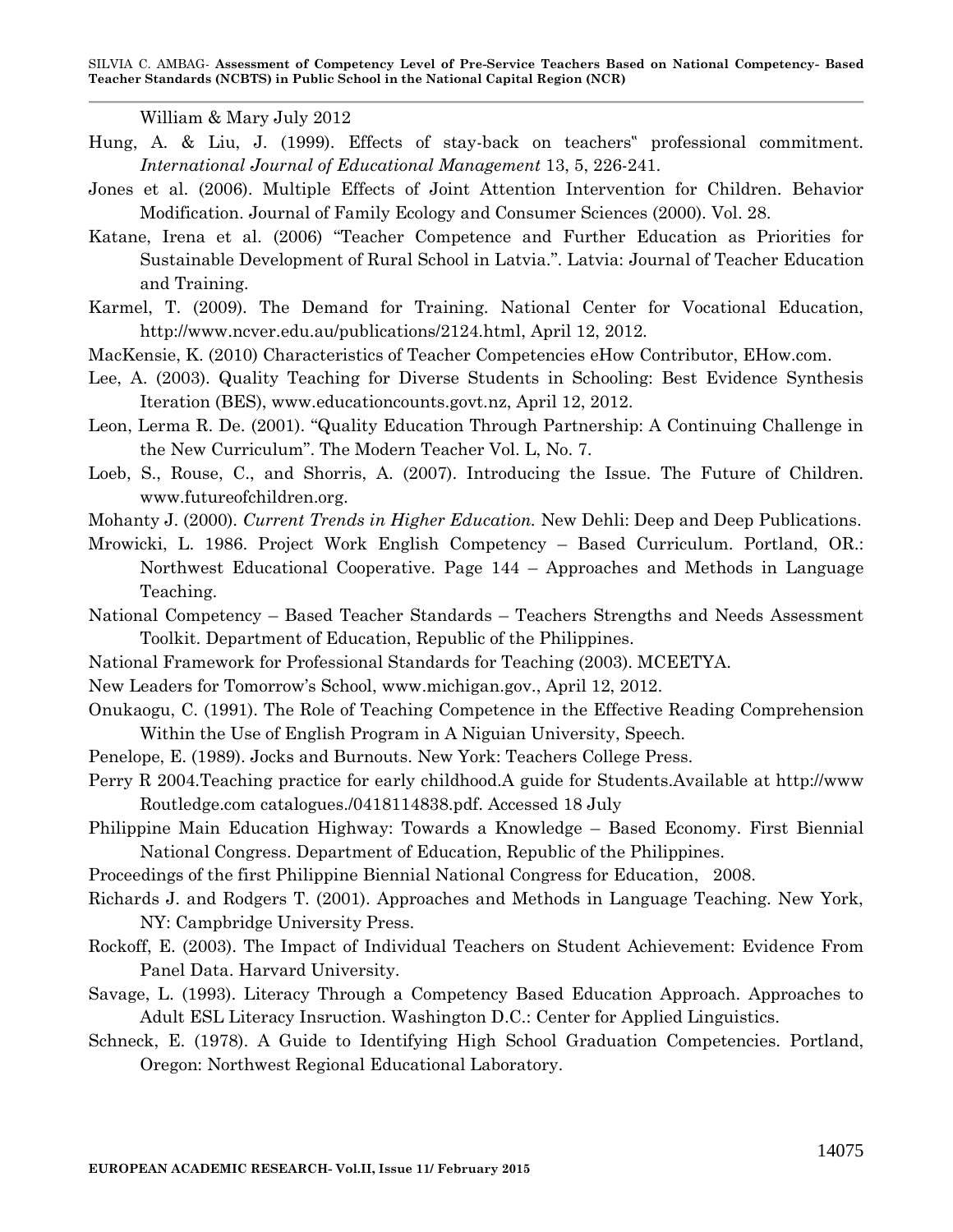- Schweizer, K. Paechter M. & Weidenmann, B. (2005) A Field Study on Distance Education and Communication: Experience of a Virtual Tutor (A paper presented to University of the federal Armed Forces, Minich, Germany)
- Selvi, K. (2010). Teacher Competencies. Turkey: Faculty of Education, Anadolu University.
- Sergiovanni T. and Carver F. (1993). The New School Executive, A Theory of Administration. 2nd Edition, New York: Harper and Row.
- Srivastava S. (1986). A Study of Job Satisfaction and Professional Honesty of Primary School Teachers with Necessary Suggestions. Fourth Survey of Research in Education Vol. II, NCERT, New Delhi.
- Suryanara, NVS (2009). Teaching Creativity and Teacher Professional Competency. Articlesbase.com.
- Waite, Linda, and Gallagher, Maggie (2000). *The Case for Marriage: Why Married People are Happier, Healthier, and Better Off Financially.* New York: Doubleday, Webster Universal dictionary, 2009
- Westera, Wim J. (2001). Competences in Education: A Confusion of Tongues Curriculum Studies. Vol. 33, No. 1, 75–88
- World Intellectual Property Organization (2005). Technology Transfer, Intellectual Property and Effective University-Industry Partnerships: The Experience of China, India, Japan, Philippines, the Republic of Korea, Singapore and Thailand.

## **Published Thesis/Dissetation**

- Goldhaber, D. and Anthony, E. (2003) "Teacher quality and student achievement", ERIC Clearinghouse on Urban Education Urban Diversity Series, Retrieved: June 9, 2004
- Kiggundu E 2007. Teaching practice in the Greater Vaal Triangle Area: The student teachers experience. Journal of College Teaching and Learning, 4:25-35.
- Liang, Xiaoyan. 2001. Secondary Education in Uganda: Coverage, Equity and Efficiency, Washington, D.C.: The World Bank, AFTHD.
- Maphosa C, Shumba J &Shumba A 2007. Mentorship for students on teaching practice in Zimbabwe: Are student teachers getting a raw deal? South African Journal of Higher Education, 21:296-307.
- Marais P & Meier C (2004) Hear our voices: student teacher's experience during practical teaching. Africa Education Review, 1:220-233.
- Marais P & Meier C 2004. Hear our voices: student teacher's experience during practical teaching. Africa Education Review, 1:220-233.
- Mayer, D., Mullens, J. and Moore, M. (2001) "Monitoring school quality: A indicators report", Education Statistics Quarterly, 3(1), viewed 9 June 2004
- Pergamon, New York, pp 543-546.
- Towse, P., D. Kent, F. Osaki, and N. Kirua. 2002. "Non-graduate Teacher Recruitment andUK Department of Education and Skills (2003) "The big pICTure: The impact of ICT on attainment, motivation and learning", by V. Pittard, P. Bannister, and J. Dunn, Retrieved: June 9, 2004. <http://www.ioe.ac.uk/schools/clc/matesol/technology/files/ICT\_research/The\_big\_picture.pdf>.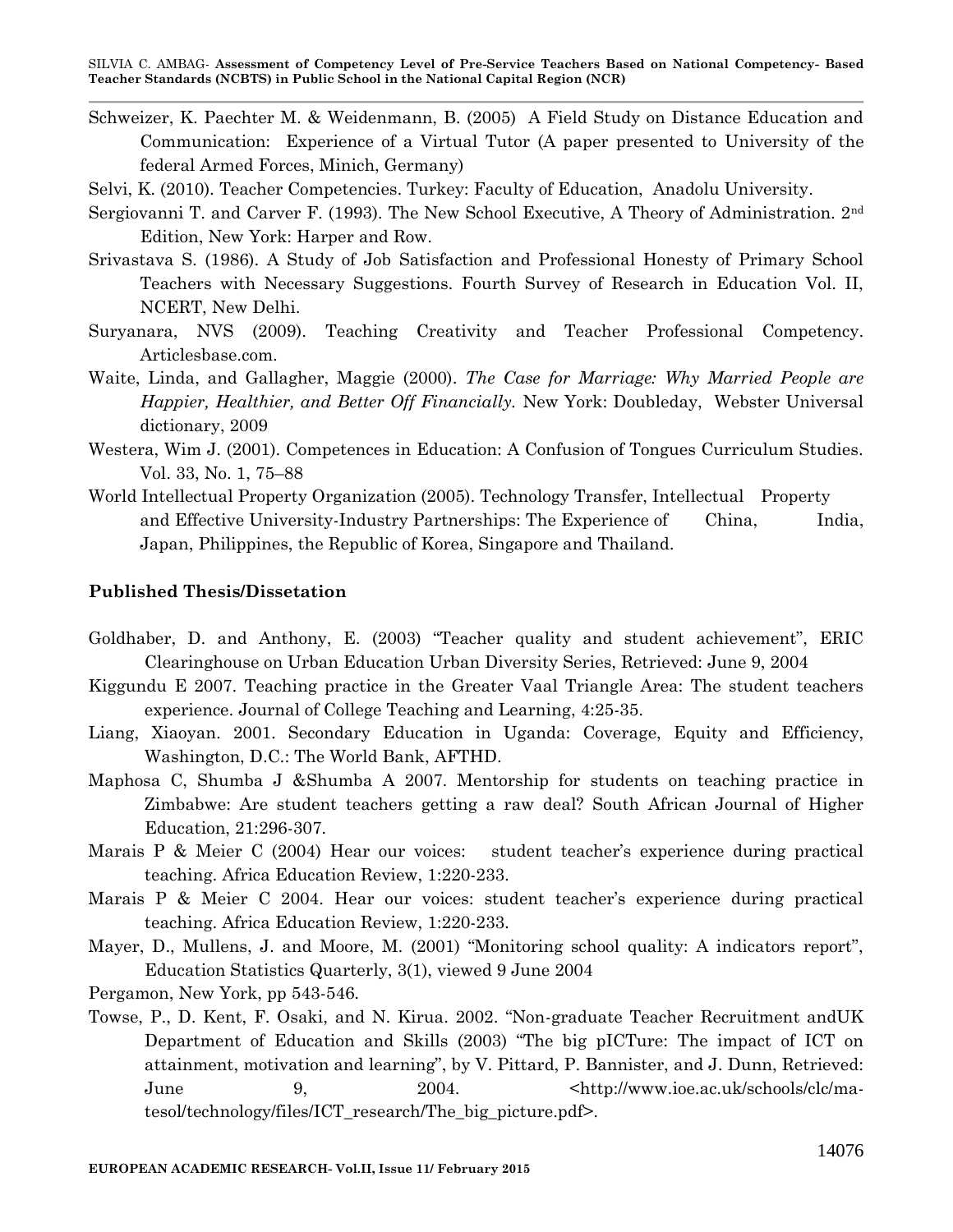US Department of Education, National Center for Education Statistics (2000) "School- level correlates of academic achievement: Student assessment scores in SASS public schools", NCES 2000-303, by Donald McLaughlin and GiliDrori, Project Officer: Ross, M., Retrieved: June 8, 2004.

#### **Unpublished Thesis/Dissertation**

- Abanes, Florencio R. (2005) "The Performance of the Student Teachers of the College of Education". Unpublished Master's Thesis. De La Salle University-Dasmarinas.
- Adepoju, T. (2001). "Location Factors as correlates of private and Academic Performance of Secondary Schools in Oyo State". A Proposal presented at the higher students. Joint Staff Seminar Department of Teacher Education, University of Ibadan, Ibadan.
- Adeyela, J. (2000) "Problems of Teaching Science in Large Classes at the Junior Secondary School Level. Implications for Learning Outcome". Unpublished M.Ed Thesis. University of Ibadan, Ibadan.
- Alvarado, Estrella G. (2000) "An Appraisal of the Academic Performance in Technical Report Writing of Sophomore Maritime Students in NAMEI Polytechnique Institute: In Relation to Selected Variables". Unpublished Master's Thesis. Rizal Technological University.
- Balauan, Freddie B. (1997). "Job Satisfaction Level of Teaching and Non Teaching Personnel of the St. James Central High School".
- Buford, J. A., Jr., & Lindner, J. R. (2002). "Human resource Management in Local Government: Concepts and Applications for Students and Practitioners". Cincinnati, OH: Southwestern.
- Crisolo, Jose E. (2003). Correlation of Job Satisfaction and The Teaching Performance of Public high School Master Teachers in the Division of City Schools, Makati City. Unpublished Master's Thesis. Rizal Technological University.
- De leon, Elmer, (2010). An Assessment of the Field Study Courses of the Revised Teacher Education Curriculum among Higher Education Institutions in the National Capital Region.
- Escape, Socorro B. (2011) Competency Assessment of High School Teachers Based on the National Competency-Based Teachers Standards in the Provice of Laguna: Basis for the formulation of Faculty Development Program.
- Garcia, Rizaldy M. (2012) Factors Affecting the Competency Level of Secondary Public School Teachers: Basis for Professional Advancement.
- Grudnoff, Alexandra Barbara (2007) Becoming a Teacher: An Investigation of the Transitions from Student Teacher to Teacher (Unpublished Master's Thesis, University of Waikato)
- Graham, Karen and Ferell, Francis. (2001) "Principles and Standards for School Mathematics and Teacher Education: Preparing and Empowering Teachers". University of New Hampshire and Western Mary Land College, USA.
- Jalimao, Angelita S. (2011). "Towards a Secondary Mathematics Instructional Program in the Division of Makati City Based on the National Competency Based Teachers Standards (NCBTS) Performance". Unpublished Master's Thesis. Rizal Technological University.
- Lavina, Elenita A. (200). "Developing HOTS in Mathematics". Bicol University, Legazpi City.